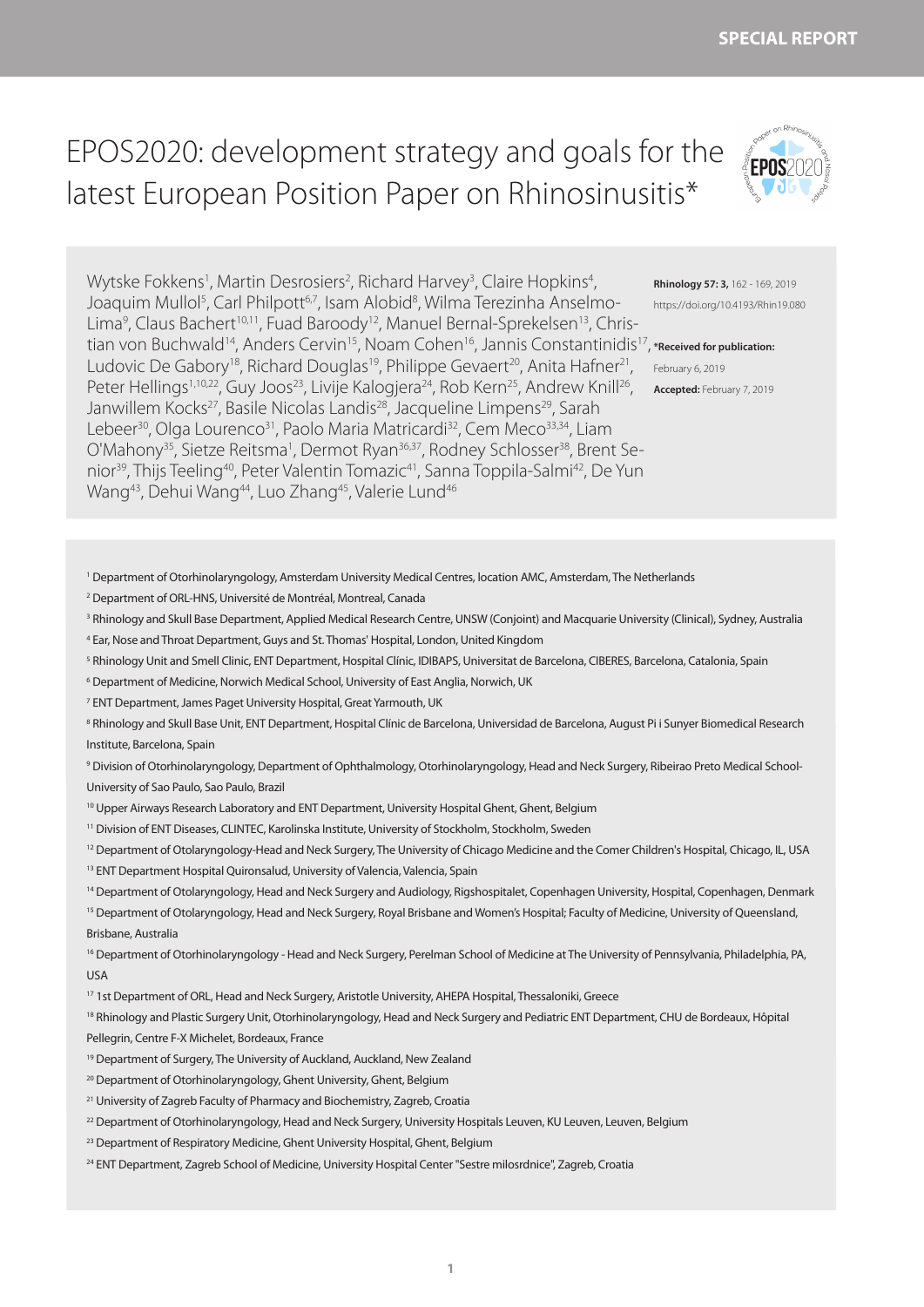- <sup>25</sup> Department of Otolaryngology Head and Neck Surgery, Northwestern University, Feinberg School of Medicine, Chicago, IL, USA
- <sup>26</sup> Patient representative, Opuscomms, London, UK
- <sup>27</sup> Department of Inhalation Medicine, Observational Pragmatic Research Institute, Singapore
- 28 Rhinology-Olfactology Unit, Otorhinolaryngology Department, University Hospital of Geneva, Geneva, Switzerland
- 29 Medical Information Specialist, Medical Library, Amsterdam University Medical Centres, location AMC, Amsterdam, The Netherlands
- <sup>30</sup> Department of Bioscience Engineering, University of Antwerp, Antwerp, Belgium
- <sup>31</sup> FCS UBI Faculty of Health Sciences, University of Beira Interior, Covilhã, Portugal
- 32 Department of Pediatric Pneumology and Immunology, Charité Universitätsmedizin Berlin, Berlin, Germany
- 33 Department of Otorhinolaryngology, Head and Neck Surgery, Ankara University, Ankara, Turkey
- 34 Department of Otorhinolaryngology, Head and Neck Surgery, Salzburg Paracelsus Medical University, Salzburg, Austria
- <sup>35</sup> Departments of Medicine and Microbiology, APC Microbiome Ireland, National University of Ireland, Cork, Ireland
- 36 Allergy and Respiratory Research Group, Usher Institute of Population Health Sciences and Informatics, University of Edinburgh, Edinburgh, UK
- <sup>37</sup> Optimum Patient Care, Cambridgeshire, UK
- 38 Department of Otolaryngology Head and Neck Surgery, Medical University of South Carolina, Charleston, USA
- 39 UNC Otolaryngology / Head and Neck Surgery, Division of Rhinology, Allergy, and Endoscopic Skull Base Surgery and Department of Neurosurgery, University of North Carolina School of Medicine, Chapel Hill, NC, USA
- 40 Patient representative, Task Force Healthcare, WTC Den Haag, The Netherlands
- 41 Department of Otorhinolaryngology, Head and Neck Surgery, Medical University of Graz, Graz, Austria
- 42 Skin and Allergy Hospital, Helsinki University Hospital and University of Helsinki, Helsinki, Finland
- 43 Department of Otolaryngology, Yong Loo Lin School of Medicine, National University of Singapore, Singapore
- 44 Rhinology Division, ENT Department; Eye and ENT Hospital, Fudan University, Shanghai, China
- 45 Department of Otolaryngology Head and Neck Surgery, Beijing TongRen Hospital, Beijing, China
- 46 Royal National Throat, Nose and Ear Hospital, UCLH, London, UK

## **Abstract**

**Background**: The European Position Papers on Rhinosinusitis from 2005, 2007 and 2012 have had a measurable impact on the way this common, yet burdensome condition is diagnosed and treated around the world. EPOS2020 will be the latest iteration of the guideline, addressing new stakeholders and target users, presenting a summary of the latest literature and evolving treatment modalities, and formulating clear recommendations based on all available evidence.

**Methodology**: Based on the AGREE II framework, this article demonstrates how the EPOS2020 steering group will address six key areas to ensure consistency in quality and presentation of information in the latest rhinosinusitis clinical practice guideline: scope and purpose; stakeholder involvement; rigour of development; clarity of presentation; recommendations and applicability; editorial independence.

**Results**: By analysing the guidance from AGREE II we have formulated a detailed development strategy for EPOS2020. We identify new stakeholders and target users and ratify the importance of patient involvement in the latest EPOS guideline. New and expanded areas of research to be addressed are highlighted. And we confirm our intention to use mixed methodologies, combining evidence-based medicine with expert opinion to achieve clear, inclusive recommendations. We also introduce new concepts for dissemination of the guideline, making use of the Internet and social media to improve accessibility.

**Conclusion**: This article is an introduction to the EPOS2020 project, and presents the key goals, core stakeholders, planned methodology and dissemination strategies for the latest version of this influential guideline.

**Key words:** rhinosinusitis, EPOS, methodology, recommendations, stakeholders, patients, nasal polyps, upper respiratory tract infection, asthma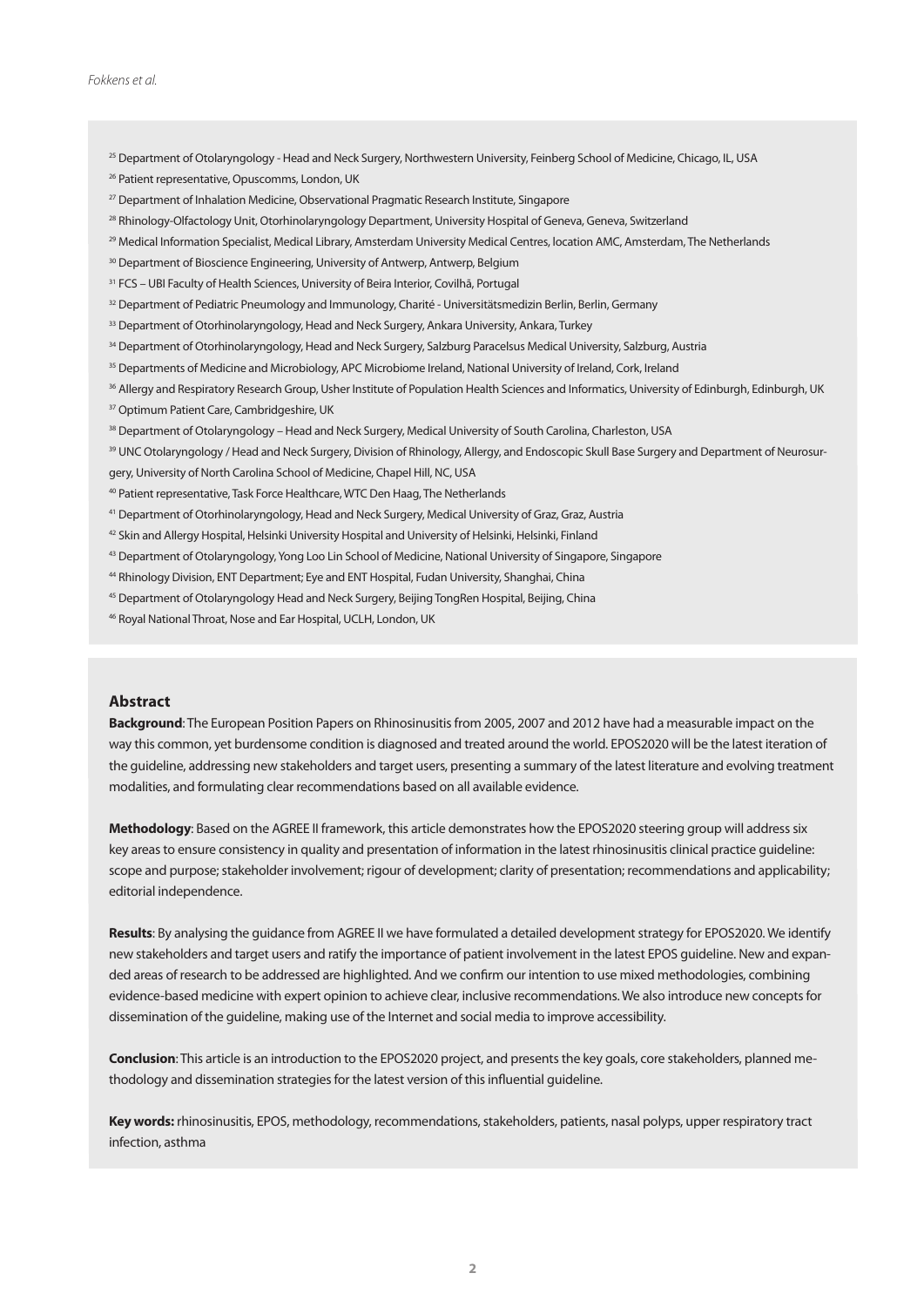## **Introduction**

Rhinosinusitis is a common condition in most of the world, leading to a significant burden on society in terms of healthcare consumption and productivity loss (1-4).

Acute rhinosinusitis (ARS) has a 1-year prevalence of 6-15% and is usually the consequence of a viral common cold. ARS is usually a self-limiting disease but serious complications leading to life threatening situations and even death have been described (5). It is one of the most common reasons for prescription of antibiotics and proper management is extremely pertinent in the context of the global crisis of antibiotics<sup>(6)</sup>. Chronic rhinosinusitis (CRS) is a significant health problem and affects 5-12% of the general population  $(1, 2, 7, 8)$ . CRS can present with (CRSwNP) or without nasal polyps (CRSsNP). The first group in particular often needs recurrent surgical procedures and systemic treatment with corticosteroids and is associated with severe asthma  $(9-14)$ . The European Position Paper on Rhinosinusitis (EPOS 2020) will be the latest in the EPOS series of guidelines on rhinosinusitis from an international cohort of experts in the field. The first European Position Paper on Rhinosinusitis and Nasal Polyps (EP3OS)<sup>(15, 16)</sup> was published in 2005, and was soon followed by EP3OS 2007<sup>(17, 18)</sup> in response to the first position paper's extremely positive reception and the growing body of research in this area.

The latest European Position Paper on Rhinosinusitis, EPOS 2012 (19, 20) was hugely successful and widely cited worldwide. It delivered a comprehensive review of the key topics in an accessible format with clear research priorities.

EPOS has inspired researchers to use standard definitions of disease, study the epidemiology and management of ARS and CRS, reduce unnecessary (mainly antibiotic) treatment and form new collaborations to answer unmet research questions (9, 21-26). EPOS2020 will build on this success. We plan to utilize a combination of methodologies to expand on the existing research base and explore areas not covered in the previous guidelines. This article outlines our development strategies in order to achieve these goals based on the AGREE II framework (27), a tool which aims to ensure consistency in quality of clinical practice guidelines, provide a methodological strategy for the development of guidelines and clarify what and how information ought to be reported in guidelines.

## **Scope and purpose**

The core objective of the EPOS2020 guideline is to provide real, practical, collaborative management strategies for rhinosinusitis based on a combination of evidence based and clinically relevant research. We aim to build on the success of previous EPOS position papers, in particular EPOS2012, which was widely acclaimed for its presentation of science translated into clinical care and treatment of disease. EPOS2012 can also be credited with the sharp rise in understanding of separate endotypes in

Table 1. New and expanded areas of research for EPOS2020.

Developments in understanding the pathophysiology of rhinosinusitis, their translation into clinics (endotyping), with emphasis on the consequences for the use of biologicals.

Role of biologicals cost effectiveness / cost benefit analysis, efficacy versus safety

Surgical management of both acute and chronic rhinosinusitis (adult and paediatric) with finer details and new technologies; extent of surgery; revision surgery.

Genome / epigenome results for rhinosinusitis

Precision medicine in rhinosinusitis Emergencies in rhinosinusitis

Systemic diseases affecting the nose and paranasal sinuses

Importance of loss of smell in diagnosis / severity / control of disease Sleep problems in patients with CRS

Integrated care pathways / collaboration and consultation with other specialties

The 'difficult to treat patient'

Molecular allergology in the diagnosis of rhinosinusitis

Mobile Health technology in the management of rhinosinusitis

CRS and the relationship to different phenotypes. This knowledge will lead to significant adjustments in the management of CRS, especially in CRSwNP (28, 29).

All topics from EPOS2012 will be revised and updated based on the latest research and evidence. Areas that EPOS2020 will explore in more detail than in previous guidelines are summarised in Table 1. In particular, evolving treatment modalities especially with biologicals, need reevaluation in terms of current treatment algorithms (30, 31).

The EPOS 2020 guideline will apply to the adult and paediatric patient population with ARS (viral / common cold, post-viral, bacterial), CRSsNP and CRSwNP. It will furthermore be applicable to patients with associated conditions, such as allergic rhinitis, asthma, bronchiectasis, chronic obstructive pulmonary disease (COPD), severe upper airway disease and rare diseases including primary ciliary dyskinesia (PCD), cystic fibrosis, vasculitis and immune deficiencies. EPOS2020 will also address patients with associated symptoms, such as facial pain / pressure, sleep disorders, smell disorders and odontogenic problems, many of which are principal symptoms in the diagnosis of rhinosinusitis.

#### **Stakeholder involvement**

The EPOS2020 guideline development group is made up of international ENT / rhinology specialists representing a range of geographical locations and specialties, as well as other experts interested in the field (including allergologists, pulmonologists, GPs, pharmacists, paediatricians, microbiologists) and patient representatives. The group will also include key methodology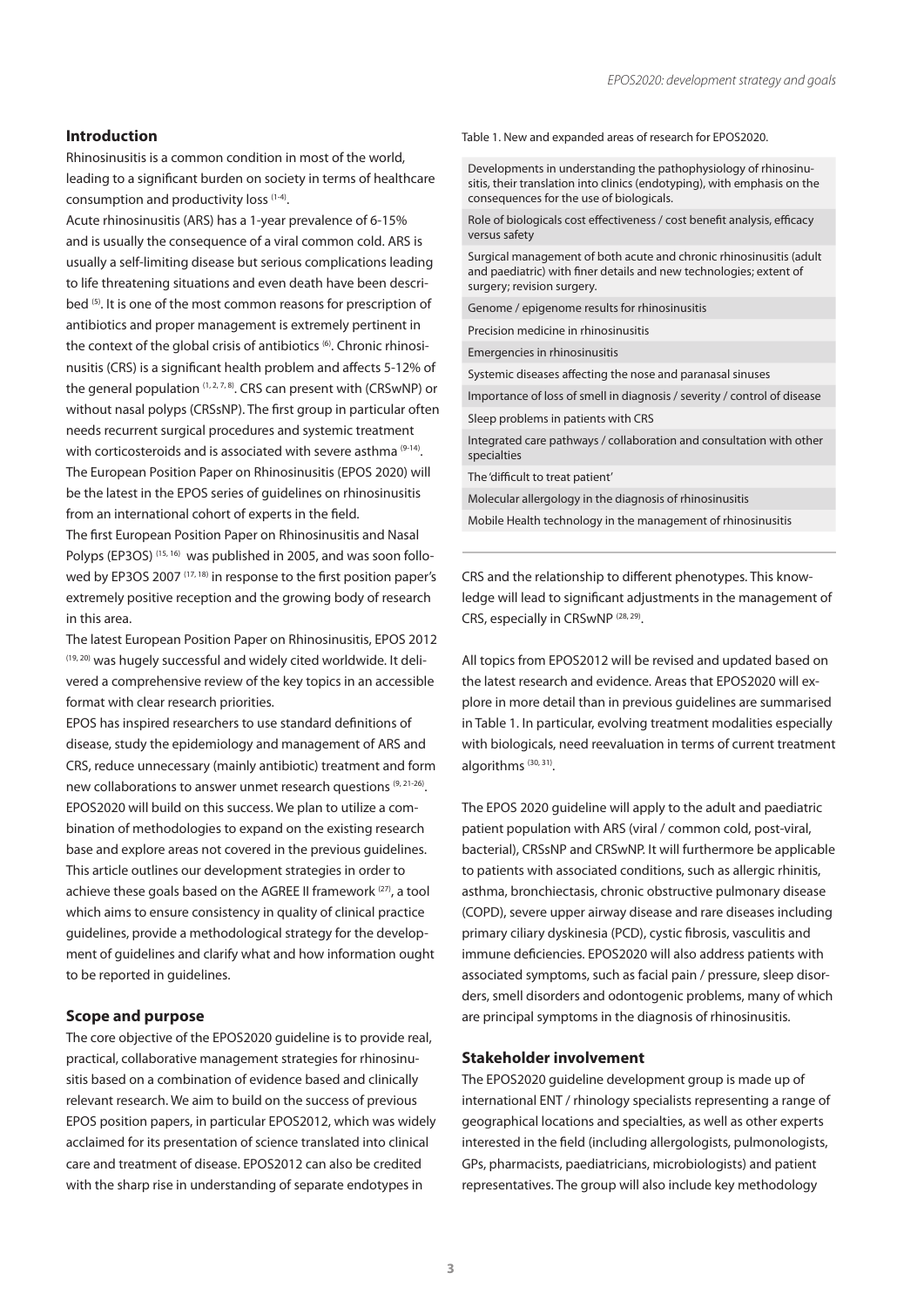experts. For a full list of members see Appendix 1.

Our primary target users will be ENT / rhinology specialists, providing them with an up-to-date review of the latest research and clear diagnostic and treatment strategies and recommendations. For non-ENT primary practitioners, such as GPs (including family and emergency physicians), pharmacists and paediatricians our aim is to inform them of the latest research and recommendations and provide clear care pathways. Other specialists including allergologists / immunologists, pulmonologists, doctors of internal medicine and secondary practitioners such as nurses will be provided with clear, unambiguous definitions of the terminology and information on the latest research and recommendations. Patient involvement will be a defining element of EPOS2020, and this is reflected by the inclusion of key patient representatives in the development group, along with a dissemination strategy which will target users beyond the immediate clinical sphere. The initiatives started within EUFOREA that will find a solid base in EPOS2020 and will help to better inform patients and further empower them to seek optimal help in the management of their disease  $(32-34)$ . The position paper will provide guidelines for relevant government bodies, national and international drug agencies [e.g. the European Medicines Agency (EMA) and the Food and Drug Administration (FDA) in the USA] and scientific societies, particularly regarding the use of terminology, definitions and classification for clinical trials. In addition, EPOS2020 will be an important tool for insurance companies and payers, and will act as a key reference tool for national and international mass media providing disease information to the general population.

#### **Rigour of development**

EPOS2020 will use mixed methodologies to incorporate grades of evidence and grades of expert opinion / common consensus. The aim is to combine expert opinion with methodological back-up, to be as inclusive as possible and to be clear in our definitions.

#### **Methodology**

We will use evidence-based medicine (EBM) methodologies to search for our evidence, incorporating randomized controlled trials (RCTs) with 'Real World Experience (RWE) – observational studies (surgery) / real-life studies, and using network analysis and meta-analysis of systematic reviews to combine results from clinical trials.

For all topics we will search MEDLINE (either via OVID or via Pub-Med) and EMBASE (via OVID or embase.com). In case of (controlled) trials we will also search the Cochrane Central Register of Controlled Trials, the Cochrane Database of Systemic Reviews, and clinical trial registers including www.clinicaltrials.gov, the

Table 2. Key considerations for EPOS2020 literature review.

| Study methodology limitations                               |
|-------------------------------------------------------------|
| Appropriateness/relevance of primary and secondary outcomes |
| Consistency of results across studies                       |
| Direction of results across studies                         |
| Magnitude of benefit versus magnitude of harm               |
| Applicability to practice context                           |
| Directions for future research                              |
| Taken from the AGREE II quidelines (27).                    |

WHO International Clinical Trials Registry Platform (ICTRP) and www.trialregistration.org, Depending on the topic and /or the available evidence we will also search Web of Science, Google Scholar and Google. There will be no language or date restriction. Complete search strategies will be shown in appendices to the final document.

A drawback of EBM methodology is that it relies heavily on RCTs, which are a limited way of looking at the bigger picture. This methodology is also difficult to apply to certain areas of research for EPOS2020, for example when exploring the role of surgery in rhinosinusitis. Most surgical evidence is based on observational studies, with recent research showing some justification for incorporating non-randomized studies (35, 36).

Delphi trials will be directed to ENT / rhinology specialists / primary practitioners to reach expert consensus on areas including (but not limited to) diagnostics, certain treatments for acute rhinosinusitis, and in CRS, appropriate medical therapy and surgery (and technique to use) in adult and paediatric rhinosinusitis, as well as adjunctive techniques such as image guidance. Inclusion and exclusion criteria for selecting the evidence will differ for each section of the EPOS2020 guideline. When enough RCTs with sufficient patient numbers are available, other evidence will not primarily be included. In all other situations all forms of evidence, case control, cohort studies, real-life studies and Delphi rounds will be used. GRADE (Grading of Recommendations Assessment, Development and Evaluation, http://www. gradeworkinggroup.org/) will be used whenever possible.

In-depth criteria for each section will be included in appendices to the final EPOS2020 document, see EPOS2012 for examples (19). Details of the strengths and limitations of the body of evidence and the risk of bias will also be laid out in full. Table 2 shows the key factors which will be considered for all studies and reviews undertaken for EPOS2020, according to AGREE-II guidelines<sup>(27)</sup>.

#### **Recommendations**

Recommendations will be formulated based on review and analysis of the latest research into rhinosinusitis, combined with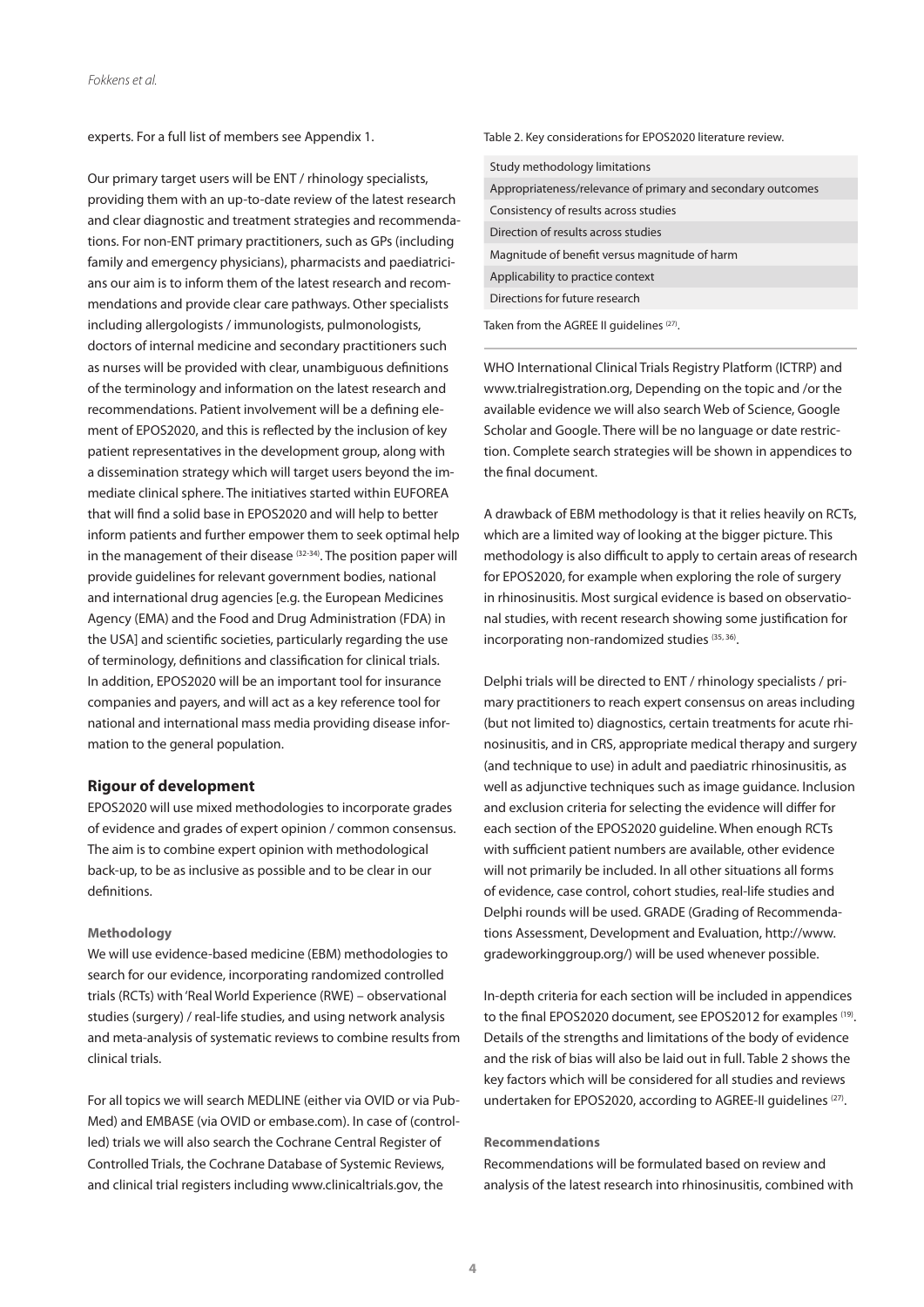expert opinion. Using Delphi methodology, we will ensure that expert opinion is reached by common consensus in areas where the evidence base is limited. In this way we will be able to incorporate grade of evidence and grade of expert opinion.

During the formulation of recommendations for management (diagnosis, treatment and follow-up) of rhinosinusitis, all potential benefits, side effects and risks will be considered and clearly outlined, where necessary with supporting data. The grade of recommendation will also reflect these considerations, which was an effective way of presenting recommendations in EPOS2012.

Results of literature reviews and summaries of the relevant evidence base will be clearly presented to back up all recommendations. A complete reference list and bibliography will be provided to ensure that readers can access the evidence on which our recommendations are based, and to demonstrate the extent of our research.

#### **Review and updates**

The EPOS2020 position paper will be subject to a full external review by experts from a variety of specialties prior to publication for the purposes of quality assurance. We will take into account feedback from reviewers representing different communities in the world and different stakeholders (as mentioned above) on draft recommendations, applicability and feasibility when formulating the final document. A list of reviewers will be supplied as an appendix to the final document. A description of the methods for conducting the external review, along with recommendations from reviewers and outcomes of the review will be presented in an 'External Review' appendix.

The European Rhinologic Society has produced position papers on rhinosinusitis in 2007 and 2012 [following on from the first European Position Paper on Rhinosinusitis and Nasal Polyps (EP3OS) initiated by the European Academy of Allergology and Clinical Immunology in 2005] (16, 18, 19). EPOS2020 will be the latest iteration of this. We expect to update the position paper again after another 5 to 6 year interval. However, the scope of the guideline may need to change in that time as the body of research into rhinosinusitis and its associated conditions continues to grow. With this in mind, following publication of EPOS2020, we will conduct a full review to measure uptake of our recommendations and the overall impact of the guidelines.

## **Clarity of presentation**

All recommendations in EPOS2020 will be presented clearly. Levels of evidence will be presented in tables (as in EPOS2012) and recommended diagnosis, treatment and referral pathways will be presented in straightforward, accessible diagrams (as in EPOS2012). We will make it clear which target users and population the recommendation is targeted at / applicable to and explain the intended outcome of the recommendation, along with any associated caveats and risks. Where evidence and results are uncertain this will be clearly explained, and relevant recommendations will be formulated accordingly.

All options for the screening, prevention and management (including treatment, diagnosis and follow-up) of rhinosinusitis will be presented clearly in EPOS2020. Recommendations on these options will be graded based on the available evidence and when evidence is limited, based on expert opinions using Delphi rounds. Each option will be considered as relevant to the most applicable target population and target user. For example, in EPOS2012 a full section of the guideline was dedicated to presenting evidence-based schemes for diagnosis and treatment of ARS and CRS in adult and paediatric populations and for ENT specialists and primary care practitioners.

Specific recommendations for diagnosis and treatment of each aspect of rhinosinusitis covered by the guideline will be summarised clearly, along with recommended areas for further research.

In addition to a section of the guideline presenting our recommendations in clear algorithms we will make several 'Pocket Guide' versions of EPOS2020 aimed at different stakeholders (otorhinolaryngologists, pharmacists, patients, primary care, other non-ENT specialists), translated into as many languages as possible. This was very successful for EPOS2007 and EPOS2012 as a way of presenting our key recommendations and management schemes in an accessible format for target users. We intend to develop this further with an interactive version of the guideline after publication ('wiki EPOS'), featuring extra links, videos, interactive flowcharts. This will be available online, and potentially as an easily accessible 'EPOS app'. We feel that an app version would be particularly relevant to our target population, as a way of empowering patients – directing people through the available technologies and treatments.

## **Recommendations and applicability**

The main facilitators and barriers to applying the EPOS2020 guideline will be explored and reviewed, with feedback from key stakeholders. Although entitled 'European', which reflects its origin, the position paper is intended to be used around the world, and while it will not be possible to consider facilitators and barriers to using this document relevant to specific geographical locations, we aim to ensure it is applicable to a wide range of healthcare systems. We will therefore explore care pathways relevant to a broad range of geographical locations and healthcare systems. Facilitators and barriers to diagnosis and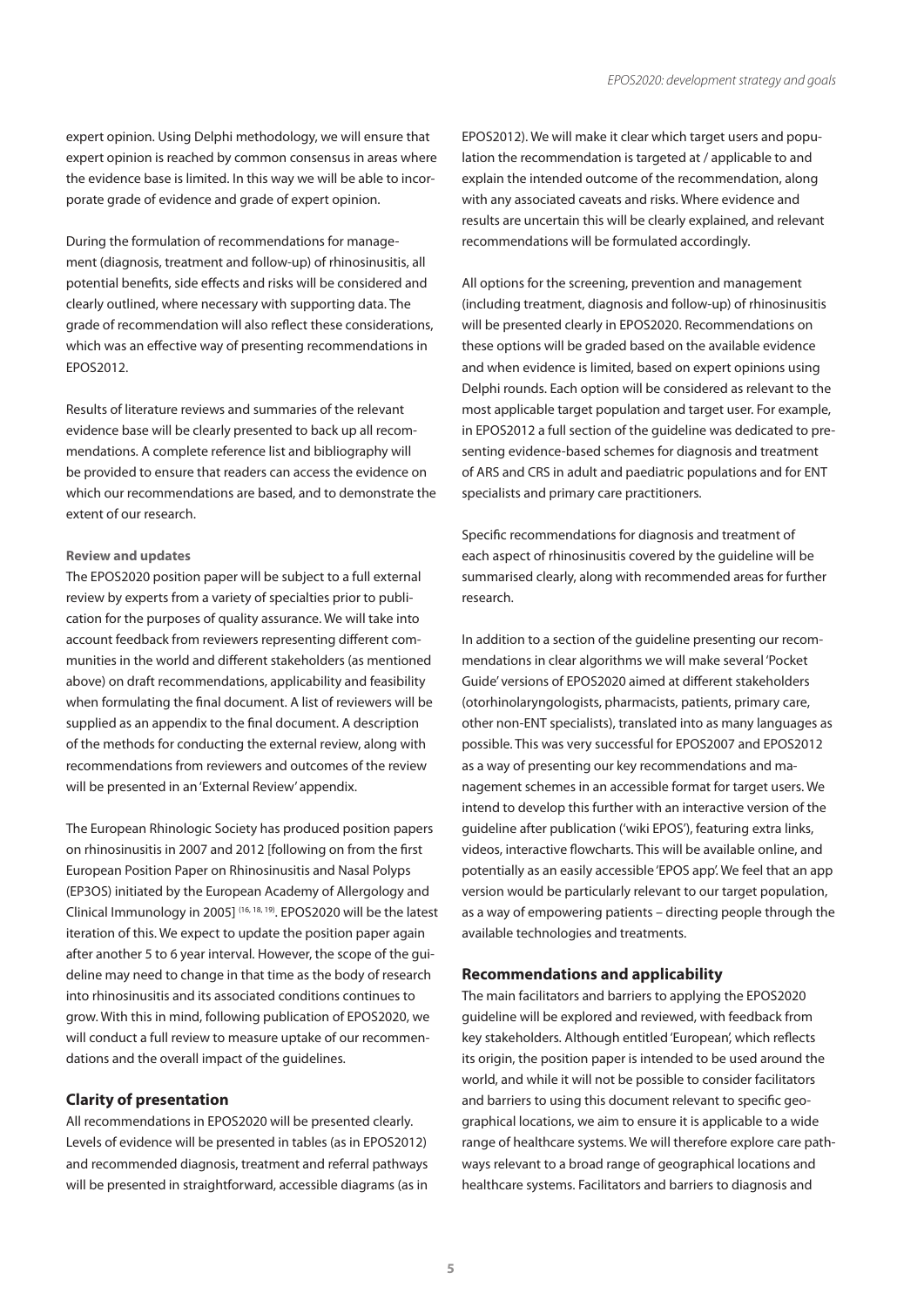treatment which apply to all target users and populations, such as lack of research / definitive conclusions, direct and indirect medical costs and resource implications will be explored in full. We expect to uncover other facilitators and barriers to applying the guideline through Delphi trials, and will clearly indicate how the outcomes of these trials influenced our conclusions and recommendations.

The EPOS2020 steering group is presently working on a complete dissemination strategy. All members of the steering group have been asked to nominate important leaders in the field who we can be involved in the dissemination of the project. We want to include as many nationalities and relevant organisations as possible. International societies have been identified as an obvious route to target users. We also want to target student groups and non-specialist colleagues more specifically than may have happened with previous EPOS guidelines. Tools we hope to develop for putting the recommendations into practice include pocket guides aimed at different stakeholders, an interactive online version of the guideline, an EPOS2020 App and patient education videos. We aim to raise the profile of the EPOS guideline even further using the Internet, social media and by collaborating with governmental organisations to bring about targeted interventions with measurable outcomes. The goal is to disseminate our research so widely that target stakeholders and users will have it delivered to them, rather than needing to seek it out.

Where they are identified, and where possible, resource implications of applying the recommendations will be described. EPOS2020 will be an international position paper, so the resource implications of our key recommendations will vary for target users depending on their different geographical locations (this will be of particular consideration for developing countries). Where there is potential for our recommendations to have a significant impact on resources (good or bad), this will be clearly stated.

Management schemes will display clear criteria for diagnosis, management and referral of patients with rhinosinusitis, which will be derived from our key recommendations. For example, number, frequency and duration of symptoms. This will enable the application and use of the guideline to be monitored and

#### evaluated.

## **Editorial independence**

Although funded in large part by the European Rhinologic Society, Rhinology Journal, EUFOREA and the Rhinology Foundation and involving many of its members, EPOS2020 will be an international endeavour with contributions from a wide range of associated expert specialists who will analyse the latest research into rhinosinusitis and present up-to-date recommendations to all target users and populations. The views and interests of the ERS and other external sources of funding will not have any impact on our final recommendations, and this will be clearly stated in the final document.

There will be a large group of key stakeholders involved in the development of the EPOS2020 position paper. The competing interests of all guideline development group members will be recorded and any potential impact on the development of the guideline and our final recommendations will be addressed.

## **Conclusion**

Patients with rhinosinusitis deserve the best possible management of their disease. We hope this article acts as a useful starting-off point for EPOS2020 and provides a detailed summary of our planned research strategy and methodologies. Our aim is for the next European Position Paper on Rhinosinusitis to promote better-informed decision-making by patients, members of the community, clinicians, and public health policy-makers on the management of rhinosinusitis.

## **Acknowledgements**

With thanks to Polly Chester, Editorial Production Manager, EPOS2020 for researching and coordinating this article. We would also like to acknowledge our patient representatives for their role in this project.

## **Authorship contribution**

Wytske Fokkens, Martin Desrosiers, Richard Harvey, Claire Hopkins, Joaquim Mullol, and Carl Philpott wrote the paper. All other authors commented and reviewed and gave their final approval.

# **Conflict of interest**

The authors declare that they have no competing interests.

#### **References**

- 1. Hastan D, Fokkens WJ, Bachert C, Newson RB, Bislimovska J, Bockelbrink A, et al. Chronic rhinosinusitis in Europe--an underestimated disease. A GA(2)LEN study. Allergy. 2011;66(9):1216-23.
- 2. Hirsch AG, Stewart WF, Sundaresan AS, Young AJ, Kennedy TL, Scott Greene J, et

al. Nasal and sinus symptoms and chronic rhinosinusitis in a population-based sample. Allergy. 2017;72(2):274-81.

3. Obaseki D, Potts J, Joos G, Baelum J, Haahtela T, Ahlstrom M, et al. The relation of airway obstruction to asthma, chronic rhinosinusitis and age: results from a population survey of adults. Allergy. 2014;69(9):1205-14.

- 4. Sundaresan AS, Hirsch AG, Young AJ, Pollak J, Tan BK, Schleimer RP, et al. Longitudinal Evaluation of Chronic Rhinosinusitis Symptoms in a Population-Based Sample. J Allergy Clin Immunol Pract. 2018;6(4):1327- 35.e3.
- 5. Piatt JH, Jr. Intracranial suppuration compli-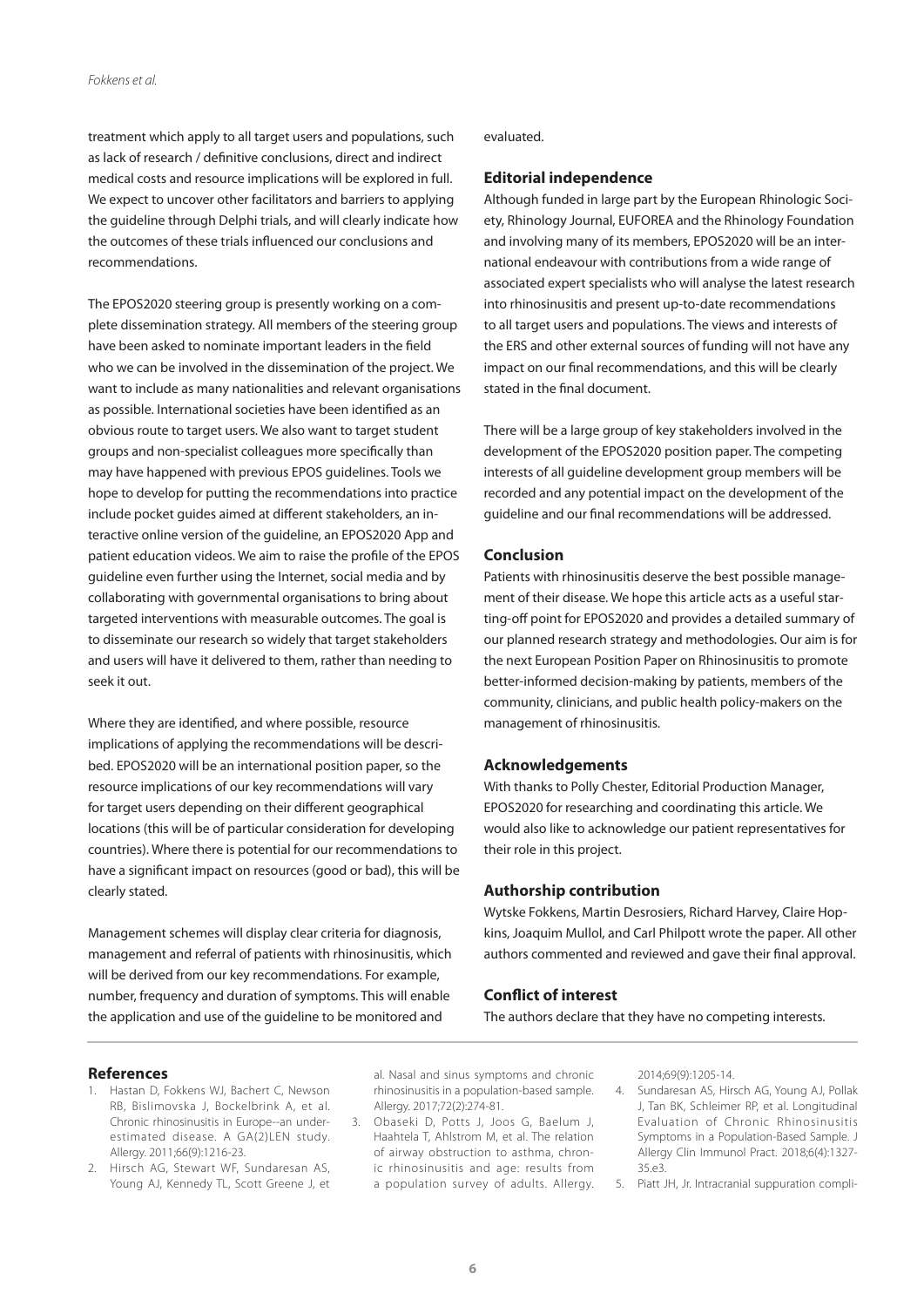cating sinusitis among children: an epidemiological and clinical study. J Neurosurg Pediatr. 2011;7(6):567-74.

- 6. Jaume F, Quinto L, Alobid I, Mullol J. Overuse of diagnostic tools and medications in acute rhinosinusitis in Spain: a population-based study (the PROSINUS study). BMJ Open. 2018;8(1):e018788.
- 7. Ostovar A, Fokkens WJ, Vahdat K, Raeisi A, Mallahzadeh A, Farrokhi S. Epidemiology of chronic rhinosinusitis in Bushehr, southwestern region of Iran: a GA2LEN study. Rhinology. 2019; 57 (1): 43 - 48.
- 8. Veloso-Teles R, Cerejeira R, Roque-Farinha R, von Buchwald C. Higher prevalence of nasal polyposis among textile workers: an endoscopic based and controlled study. Rhinology. 2018. 56 (2): 99-105.
- 9. Jarvis D, Newson R, Lotvall J, Hastan D, Tomassen P, Keil T, et al. Asthma in adults and its association with chronic rhinosinusitis: the GA2LEN survey in Europe. Allergy. 2012;67(1):91-8.
- 10. Hakansson K, Thomsen SF, Konge L, Mortensen J, Backer V, von Buchwald C. A comparative and descriptive study of asthma in chronic rhinosinusitis with nasal polyps. Am J Rhinol Allergy. 2014;28(5):383-7.
- 11. Frendo M, Hakansson K, Schwer S, Rix I, Ravn AT, Backer V, et al. Asthma in ear, nose, and throat primary care patients with chronic rhinosinusitis with nasal polyps. Am J Rhinol Allergy. 2016;30(3):67-71.
- 12. Tay TR, Hew M. Comorbid "treatable traits" in difficult asthma: Current evidence and clinical evaluation. Allergy. 2018;73(7):1369- 82.
- 13. Samitas K, Carter A, Kariyawasam HH, Xanthou G. Upper and lower airway remodelling mechanisms in asthma, allergic rhinitis and chronic rhinosinusitis: The one airway concept revisited. Allergy. 2018;73(5):993-1002.
- 14. van der Veen J, Seys SF, Timmermans M, Levie P, Jorissen M, Fokkens WJ, et al. Reallife study showing uncontrolled rhinosinusitis after sinus surgery in a tertiary referral centre. Allergy. 2017;72(2):282-90.
- 15. Fokkens W, Lund V, Bachert C, Clement P, Helllings P, Holmstrom M, et al. EAACI position paper on rhinosinusitis and nasal polyps executive summary. Allergy. 2005;60(5):583-601.
- 16. Fokkens W, Lund V, Bachert C, Clement P, Helllings P, Holmstrom M, et al. European position paper on rhinosinusitis and nasal polyps. Rhinology Supplement. 2005;18:1- 87.
- 17. Fokkens W, Lund V, Mullol J. European position paper on rhinosinusitis and nasal polyps 2007. Rhinol Suppl. 2007;20:1-136.
- 18. Fokkens W, Lund V, Mullol J. EP3OS 2007: European position paper on rhinosinusitis and nasal polyps 2007. A summary for otorhinolaryngologists. Rhinology. 2007;45(2):97-101.
- 19. Fokkens WJ, Lund VJ, Mullol J, Bachert C, Alobid I, Baroody F, et al. European Position Paper on Rhinosinusitis and Nasal Polyps 2012. Rhinol Suppl. 2012;23:3 p preceding table of contents, 1-298.
- 20. Fokkens WJ, Lund VJ, Mullol J, Bachert C, Alobid I, Baroody F, et al. EPOS 2012: European position paper on rhinosinusitis and nasal polyps 2012. A summary for otorhinolaryngologists. Rhinology. 2012;50(1):1-12.
- 21. Hellings PW, Fokkens WJ, Bachert C, Akdis CA, Bieber T, Agache I, et al. Positioning the principles of precision medicine in care pathways for allergic rhinitis and chronic rhinosinusitis - A EUFOREA-ARIA-EPOS-AIRWAYS ICP statement. Allergy. 2017;72(9):1297-305.
- 22. Jorgensen LC, Friis Christensen S, Cordoba Currea G, Llor C, Bjerrum L. Antibiotic prescribing in patients with acute rhinosinusitis is not in agreement with European recommendations. Scand J Prim Health Care. 2013;31(2):101-5.
- 23. Seresirikachorn K, Snidvongs K, Chitsuthipakorn W, Ruksakul W, Chusakul S, Kanjanaumporn J, et al. EPOS2012 has better specificity compared to IDSA2012 for diagnosing acute bacterial rhinosinusitis. Rhinology. 2018;56(3):241-4.
- 24. Shi JB, Fu QL, Zhang H, Cheng L, Wang YJ, Zhu DD, et al. Epidemiology of chronic rhinosinusitis: results from a cross-sectional survey in seven Chinese cities. Allergy. 2015;70(5):533-9.
- 25. 2Sng WJ, Wang DY. Efficacy and side effects of antibiotics in the treatment of acute rhinosinusitis: a systematic review. Rhinology. 2015;53(1):3-9.
- 26. Wang DY, Wardani RS, Singh K, Thanaviratananich S, Vicente G, Xu G, et al. A survey on the management of acute rhinosinusitis among Asian physicians. Rhinology. 2011;49(3):264-71.
- 27. Consortium ANS. The AGREE II Instrument [Electronic version] 2007. Available from: http://www.agreetrust.org.
- 28. Avdeeva K, Fokkens W. Precision Medicine in Chronic Rhinosinusitis with Nasal Polyps. Current allergy and asthma reports.

2018;18(4):25.

- 29. De Greve G, Hellings PW, Fokkens WJ, Pugin B, Steelant B, Seys SF. Endotype-driven treatment in chronic upper airway diseases. Clinical and translational allergy. 2017;7:22.
- 30. Yii ACA, Tay TR, Choo XN, Koh MSY, Tee AKH, Wang DY. Precision medicine in united airways disease: A "treatable traits" approach. Allergy. 2018;73(10):1964-78.
- 31. Tsetsos N, Goudakos JK, Daskalakis D, Konstantinidis I, Markou K. Monoclonal antibodies for the treatment of chronic rhinosinusitis with nasal polyposis: a systematic review. Rhinology. 2018;56(1):11-21.
- 32. Seys SF, Bousquet J, Bachert C, Fokkens WJ, Agache I, Bernal-Sprekelsen M, et al. mySinusitisCoach: patient empowerment in chronic rhinosinusitis using mobile technology. Rhinology. 2018;56(3):209-15.
- 33. Pugin B, et al. Launch of the Patient Advisory Board for Chronic Rhinosinusitis - A EUFOREA initiative. Rhinology. 2019; in press.
- 34. Sleurs K, Seys S, Bousquet J, Fokkens W, Gorris S, Pugin B, et al. Mobile health tools for the management of chronic respiratory diseases. Allergy. 2019.
- 35. Higgins JPT, Altman DG, Sterne JAC. Chapter 8: Assessing risk of bias in included studies. In: Higgins JPT, Green S, editors. Cochrane Handbook for Systematic Reviews of Interventions Version 510. Oxford, UK: The Cochrane Collaboration; 2011.
- 36. Reeves BC, Deeks JJ, Higgins JPT, Wells GA. Chapter 13: Including non-randomized studies. In: Higgins JPT, Green S, editors. Cochrane Handbook for Systematic Reviews of Interventions Version 510. Oxford, UK: The Cochrane Collaboration; 2011.

#### Wytske Fokkens

Department of Otorhinolaryngology Room A2-230 Amsterdam University Medical Centres Location AMC 1105 AZ Amsterdam The Netherlands

E-mail: w.j.fokkens@amc.uva.nl

## **Appendix 1. EPOS2020 Development Group**

#### **Wytse Fokkens**

Otorhinolaryngologist, Epidemiologist Amsterdam UMC, Amsterdam, the Netherlands

#### **Isam Alobid**

Doctor, Professor Rhinology

Rhinology and Skull Base Unit, ENT Department, Hospital Clínic de Barcelona, Universidad de Barcelona, August Pi i Sunyer Biomedical Research Institute, Barcelona, Spain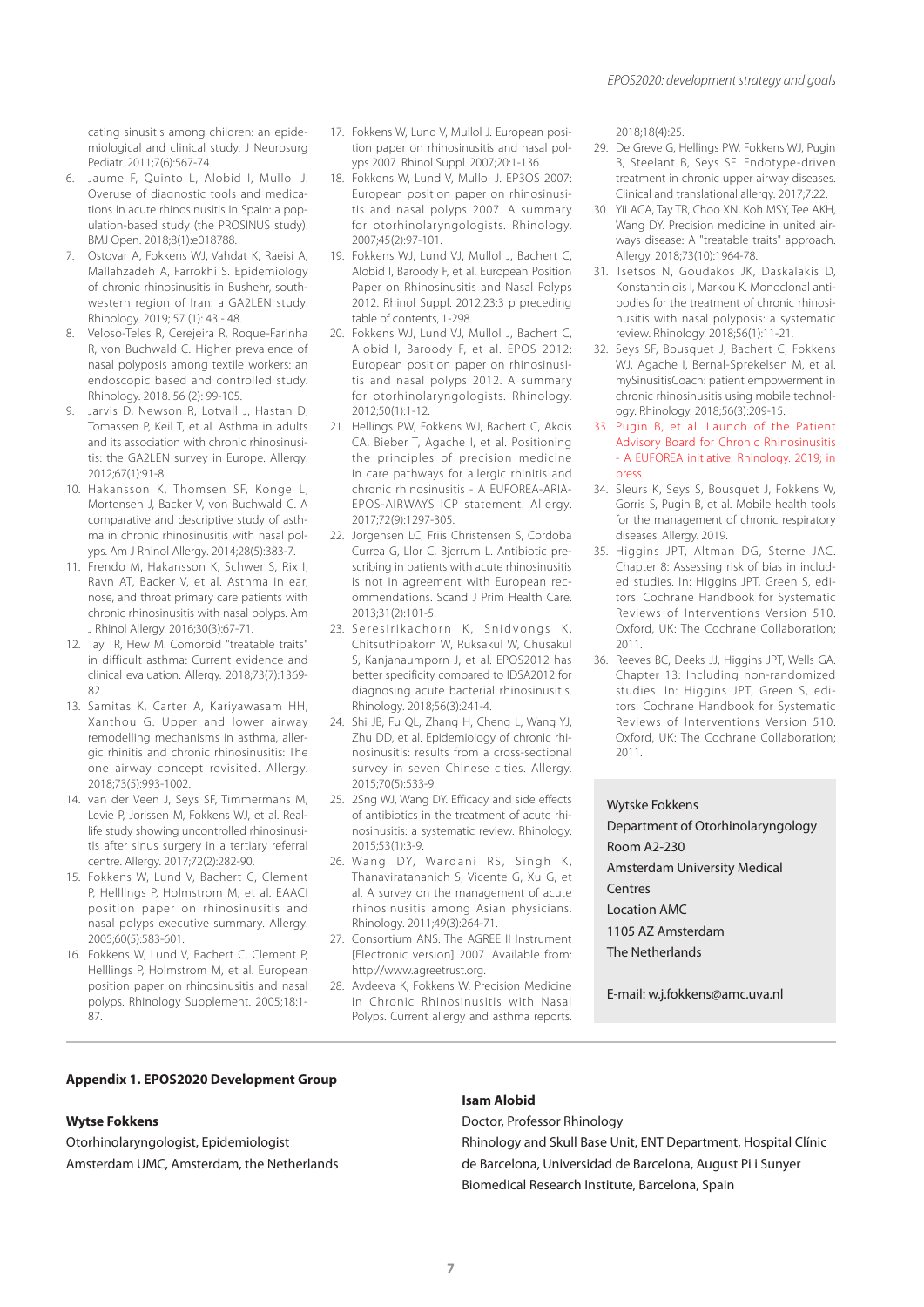## **Wilma Terezinha Anselmo-Lima**

Professor Otorhinolaryngology, Division of Otorhinolaryngology, Department of Ophthalmology, Otorhinolaryngology, Head

and Neck Surgery, Ribeirao Preto Medical School-University of Sao Paulo, Sao Paulo, Brazil

## **Claus Bachert**

Professor, Doctor, Head Upper Airways Research Laboratory (URL), Chief of Clinics, Upper Airways Research Laboratory and ENT Department, University Hospital Ghent

Ghent, Belgium; and Division of ENT Diseases, CLINTEC, Karolinska Institute, University of Stockholm, Stockholm, Sweden

## **Christian von Buchwald**

Professor, Department of Otolaryngology, Head and Neck Surgery and Audiology, Rigshospitalet, Copenhagen University, Hospital, Copenhagen, Denmark

## **Anders Cervin**

The Garnett Passe and Rodney Williams Memorial Foundation Chair in Otolaryngology (Rhinology), Department of Otolaryngology, Head and Neck Surgery, Royal Brisbane and Women's Hospital; Faculty of Medicine, University of Queensland, Brisbane, Australia

#### **Noam Cohen**

Otorhinolaryngology - Head and Neck Surgery, Subspecialty - Rhinology, Perelman School of Medicine at The University of Pennsylvania, Philadelphia, PA, USA

#### **Jannis Constantinidis**

Professor and Chair, 1st Department of ORL, Head and Neck Surgery, Aristotle University, AHEPA Hospital, Thessaloniki, Greece

## **Ludovic De Gabory**

Professor, Rhinologie, chirurgie des sinus, de la base du crâne et plastique de la face, CHU de Bordeaux, Hôpital Pellegrin, Centre F-X Michelet, Bordeaux, France

## **Martin Desrosiers**

Clinical Professor, ORL-HNS, Université de Montréal, Montreal, Canada

## **Richard Douglas**

Consultant Surgeon (ENT), Department of Surgery, The University of Auckland, Auckland, New Zealand

#### **Philippe Gevaert**

Professor in Rhinology and Allergology, Department of Otorhinolaryngology, Ghent University, Ghent, Belgium

#### **Richard Harvey**

Program Head and Professor, Rhinology and Skull Base, Applied Medical Research Centre, UNSW (Conjoint) and Macquarie University (Clinical), Sydney, Australia

#### **Peter Hellings**

Professor, Research Group Leader, Department of Otorhinolaryngology, Head and Neck Surgery, University Hospitals Leuven, KU Leuven, Leuven, Belgium

#### **Claire Hopkins**

Ear, Nose and Throat Department, Guys and St. Thomas' Hospital, London, United Kingdom

## **Livije Kalogjera**

ENT Surgeon, Otorhinolaryngology Specialist, Professor of Otorhinolaryngology, Zagreb School of Medicine; University Hospital Center "Sestre milosrdnice", Zagreb, Croatia

## **Rob Kern**

George A. Sisson Professor of Otolaryngology; Chair, Department of Otolaryngology - Head and Neck Surgery; Professor, Otolaryngology - Head and Neck Surgery, Medicine-Allergy-Immunology, Northwestern University, Feinberg School of Medicine, Chicago, IL, USA

#### **Basile Nicolas Landis**

Professor of Otorhinolaryngology, Rhinology-Olfactology Unit, Otorhinolaryngology Department, University Hospital of Geneva, Geneva, Switzerland

## **Valerie Lund**

Professor Emeritus in Rhinology; Honorary ENT Consultant Royal National Throat, Nose & Ear Hospital, UCLH, London, UK

## **Cem Meco**

Professor of Otorhinolaryngology, Head and Neck Surgery, Department of Otorhinolaryngology, Head and Neck Surgery, Salzburg Paracelsus Medical University, Salzburg, Austria; Department of Otorhinolaryngology, Head and Neck Surgery, Ankara University, Ankara, Turkey

#### **Joaquim Mullol**

Laboratory Head, Rhinology Unit and Smell Clinic, ENT Department, Hospital Clínic, IDIBAPS, Universitat de Barcelona, CIBERES Barcelona, Catalonia, Spain

#### **Carl Philpott**

Professor of Rhinology and Olfactology, Department of Medicine, Norwich Medical School, University of East Anglia Norwich, UK; ENT Department, James Paget University Hospital Great Yarmouth, UK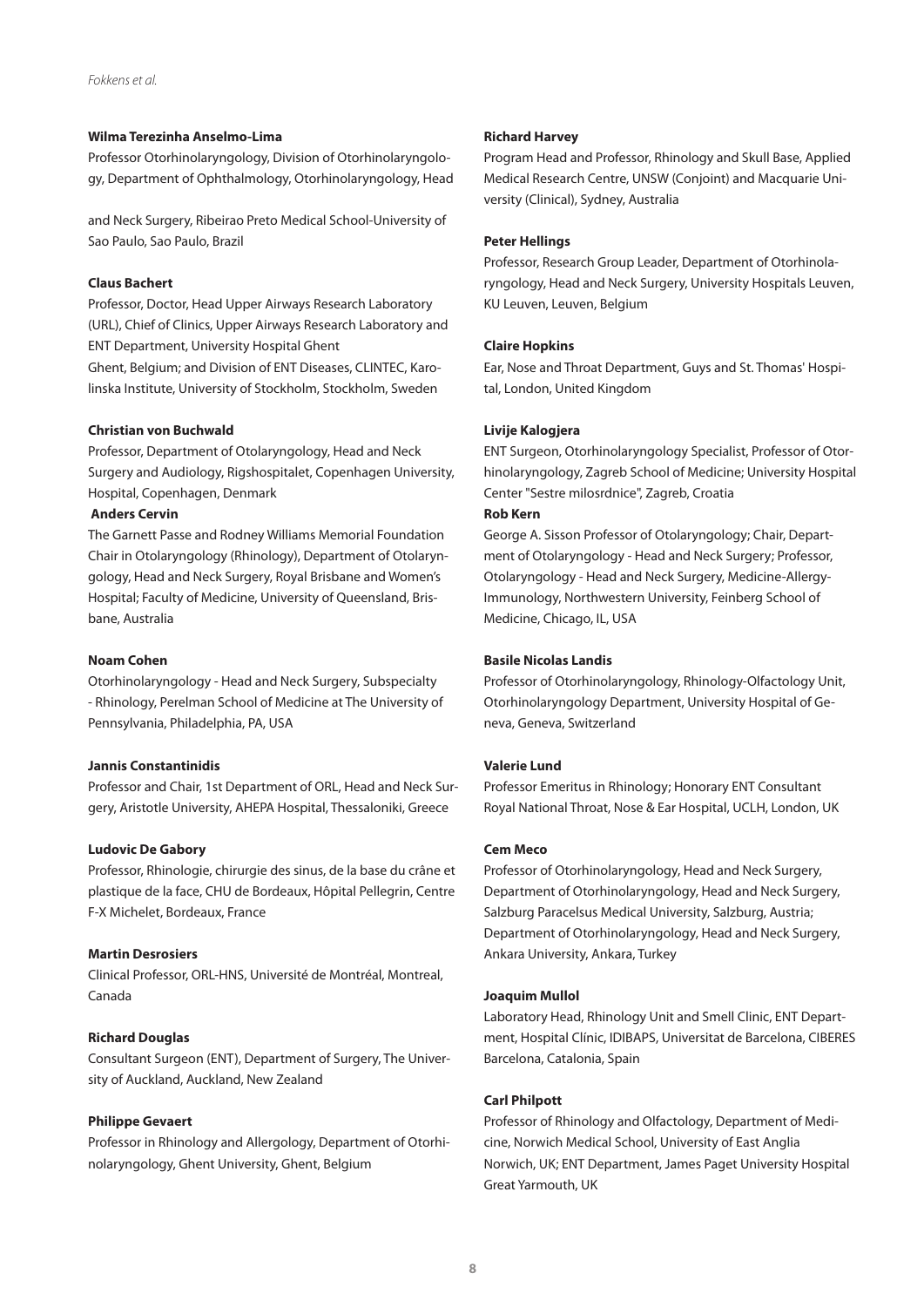## **Sietze Reitsma**

ENT Surgeon, Rhinologist, Skull Base Surgeon, Amsterdam University Medical Centers, AMC, Amsterdam, the Netherlands

#### **Rodney Schlosser**

Professor and Director of Rhinology and Sinus Surgery, Department of Otolaryngology – Head and Neck Surgery, Medical University of South Carolina, Charleston, SC, USA

#### **Brent Senior**

Professor of Otolaryngology / Head and Neck Surgery and Professor of Neurosurgery; Chief of Rhinology, Allergy, and Endoscopic Skull Base Surgery, University of North Carolina School of Medicine, Chapel Hill, NC, USA

#### **Manuel Bernal Sprekelsen**

Professor, Doctor, Chair of ENT, Hospital Quironsalud University of Valencia, Valencia, Spain

#### **Peter Valentin Tomazic**

Associate Professor, Department of Otorhinolaryngology, Head and Neck Surgery, Medical University of Graz, Graz, Austria

#### **Sanna Toppila-Salmi**

Otorhinolaryngologist, Skin and Allergy Hospital, Helsinki University Hospital and University of Helsinki, Helsinki, Finland

## **De Yun Wang**

ENT Specialist and Research Professor, Department of Otolaryngology, Yong Loo Lin School of Medicine, National University of Singapore, Singapore

#### **Dehui Wang**

Chairman, Rhinology Division of ENT Department; Vice-Director, Eye and ENT Hospital, Fudan University, Shanghai, China

## **Luo Zhang**

Professor, President, Chinese Society of Allergy; Director, Beijing Institute of Otolaryngology; President, Beijing TongRen Hospital Department of Otolaryngology Head and Neck Surgery, Beijing TongRen Hospital, Beijing, China

## **ALLERGOLOGIST**

## **Paolo Maria Matricardi**

Department of Pediatric Pneumology and Immunology Charité - Universitätsmedizin Berlin, Berlin, Germany

#### **PULMONOLOGIST**

#### **Guy Joos**

Department of Respiratory Medicine, Ghent University Hospital Ghent, Belgium

## **GENERAL PRACTITIONERS**

#### **Janwillem Kocks**

Professor of Inhalation Medicine, Observational Pragmatic Research Institute, Singapore

#### **Dermot Ryan**

Allergy and Respiratory Research Group, Usher Institute of Population Health Sciences and Informatics, The University of Edinburgh, Edinburgh, UK; Optimum Patient Care, Cambridgeshire, UK

## **PHARMACISTS**

## **Anita Hafner**

Associate Professor, University of Zagreb Faculty of Pharmacy and Biochemistry, Zagreb, Croatia

#### **Olga Lourenco**

Professor of Pharmacotherapy, Faculty of Health Sciences, University of Beira Interior, Covilhã, Portugal

# **MICROBIOLOGIST / INFECTIOUS DISEASES Liam O'Mahony**

Professor of Medicine, Departments of Medicine and Microbiology, APC Microbiome Ireland, National University of Ireland, Cork, Ireland

#### **Sarah Lebeer**

Department of Bioscience Engineering, University of Antwerp, Antwerp, Belgium

## **PATIENT ADVISOR**

## **Thijs Teeling**

Task Force Healthcare, WTC Den Haag, The Netherlands

#### **Andrew Knill**

Opus Communications, London, UK

## **PAEDIATRIC OTOLARYNGOLOGIST**

## **Fuad Baroody**

Professor of Surgery (Otolaryngology-Head and Neck Surgery) and Paediatrics, The University of Chicago Medicine and the Comer Children's Hospital, Chicago, IL, USA

## **EPIDEMIOLOGIST**

## **Wytske Fokkens**

Otorhinolaryngologist, Epidemiologist, Amsterdam UMC, Amsterdam, the Netherlands

#### **SYSTEMATIC REVIEWS EXPERTS**

## **Wytske Fokkens**

Otorhinolaryngologist, Epidemiologist, Amsterdam UMC, Am-